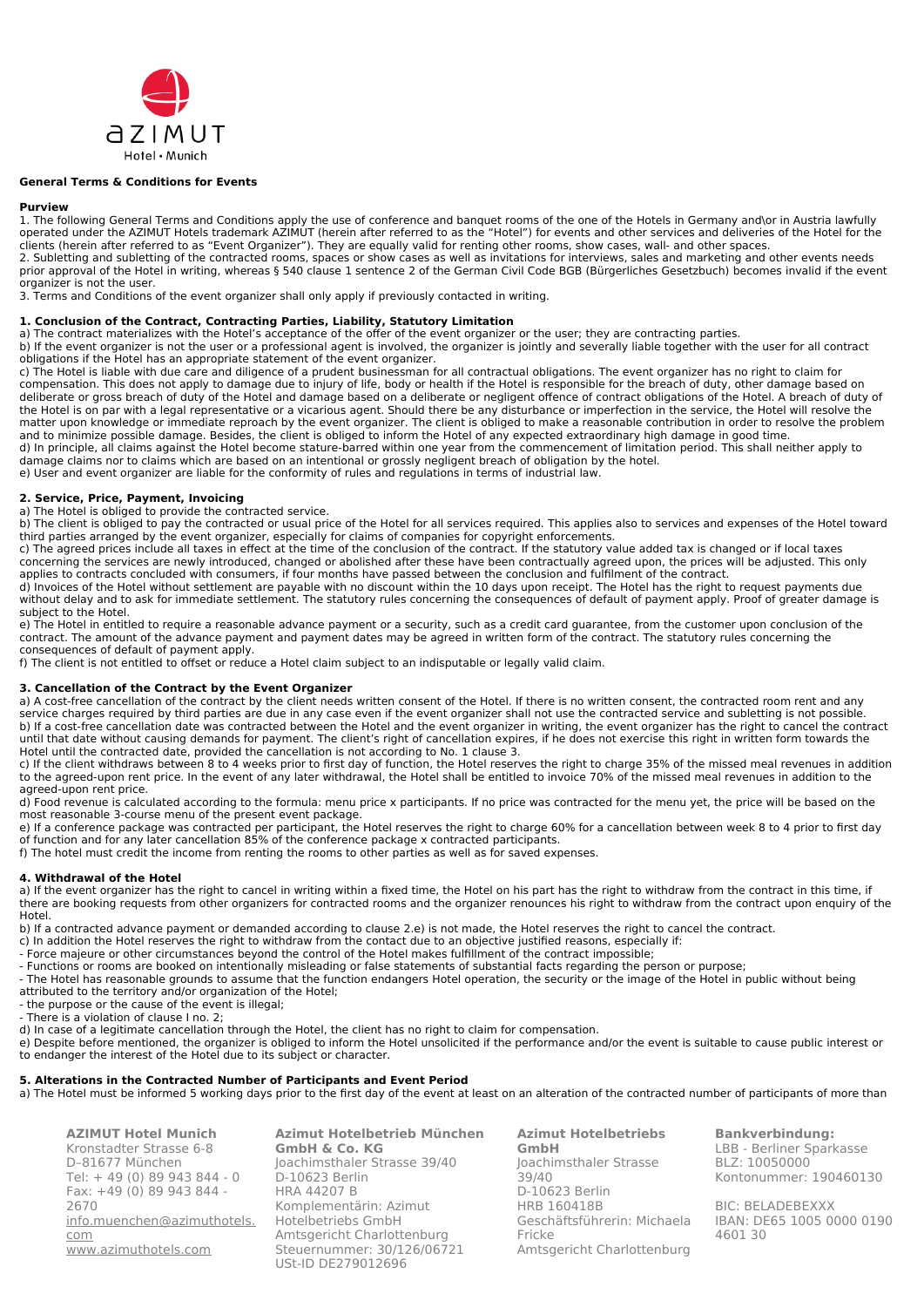

5%; the Hotel reserves the right to confirm in writing.

b) A reduction of contracted number of participants through the event organizer of maximum 5% will be accepted by the Hotel upon invoicing. If the number of participants varies above that percentage the contracted number of participants minus 5% will be based for invoicing. The event organizer reserves the right to reduce the contracted price by the saved expenditures due to a reduced number of participants.

c) In case of any greater difference the actual number of participants is used. d) If the number of participants differs by more than 10% the Hotel reserves the right to newly calculate the contracted price as well as to switch the contracted rooms, unless this is not reasonable for the event organizer.

e) If the contracted beginning and ending of the event are postponed and provided the Hotel agrees to this postponement, the Hotel reserves the right to charge the additional service adequately, unless the Hotel is to blame for that.

## **6. Brought Food and Beverages; Additional Requirements**

a) In principle, the event organizer is not allowed to bring food and beverages to the event. Any exemption requires a written consent of the Hotel. In these cases a lump sum is contracted in order to cover the overheads.

b) In principle, advertisements and publications inviting for interviews or marketing events or giving information regarding the contracted event as well as other marketing actions requires previous approval of the Hotel. If any publication is done prior to approval, the Hotel reserves the right to cancel the event and claim for injunction.

c) If an evening event continues beyond 00:00 a.m., the Hotel reserves the right to demand a surcharge for the staff members.

d) Contracted room rentals apply only for the provision of rooms as well as available furnishing required by the event organizer. Technical equipment as well as their energy requirements are not included.

e) Any service during the event will be charged to the event organizer.

f) Date options are binding to both contraction parties. After due date, the Hotel reserves the right to rent the banquet rooms to somebody else.

g) Packaging material ordered by the client has to be disposed by the client.

h) If the event organizer entrusts the Hotel with the disposal of the packaging, the Hotel reserves the right to charge the costs.

i) Regarding music events the event organizer is obliged to inform the society for musical copyright enforcement, GEMA.

## **7. Technical Equipment and Facilities; Activities of the Event Organizer in the Hotel**

a) If the Hotel procures technical equipment and other facilities from third upon request of the event organizer, the Hotel acts in the name, authority and on account of the event organizer. The Hotel orders any outside services only on account and in the name of the event organizer. The organizer respectively promoter exempts the Hotel fully extensively from claims by third. The event organizer is liable for the careful treatment and according to the rules that apply. He exempts the Hotel of all claims by third regarding the provision of the equipment and facilities.

b) The use of own electrical equipment by using the supply system of the Hotel requires the Hotel's consent in writing. Any disruption or damage to the electrical equipment of the Hotel due to the use of these appliances shall be charged to the event organizer if the Hotel is not liable. The Hotel reserves the right to calculate and charge a lump sum for electricity costs arising by the use of the appliances.

c) Prior to approval of the Hotel, the event organizer has the right to use his own telephone, fax and data transmission equipment. The Hotel reserves the right to charge a connection fee.

d) If available facilities of the Hotel remain unused due to the use of own appliances, a deficiency can be charged.

e) Any disruptions of technical or other appliances rendered by the Hotel will be eliminated immediately if possible. Payments cannot be withheld or reduces if the Hotel is not liable.

#### **8. Loss and Damage of Carried Items; Duties of the Organizer**

a) All carried exhibition and other items, even personnel items, brought in the banquet room and the Hotel is at the organizer's own risk. The Hotel shall not be liable for loss of goods or damage and for economic, except for gross negligence or purpose. This does not apply to damage due to injury of life, body or health. In addition, all cases are excluded from this warranty disclaimer, in which the temporary storage is based on a contracted obligation representing circumstances of an individual case.

b) Carried decorative material must correspond to fire safety regulations. The Hotel is entitled to ask for authorized evidence. In case this evidence is not produced, the Hotel has the right to remove material already brought at the cost of the organizer. In order to avoid possible damage, installation and mounting of items needs prior approval of the Hotel. The Hotel reserves the right to reject the installation even due to other justified reasons.

c) All carried exhibition and other items must be removed immediately after the end of the event. If the organizer shall not act accordingly, the Hotel reserves the right to remove the stored items at the costs of the organizer. If the items remain in the event room, the Hotel has the right to charge a reasonable user fee for the time of the storage. The organizer is free to proof that the above mentioned claim is not legitimate at all or not to the amount claimed. d) Carried items, especially technical and decorative items, must correspond to conditions, stipulated by law regulating public meeting or the technical

inspection agency (TÜV). All technical equipment, especially if installed above the head of the guests, must be secured according to the regulations. Fixing points used or additionally installed in the banqueting room may only be loaded to the maximum weight. The event organizer is liable for the conformity with all rules and regulation. The Hotel reserves the right to have the installation checked by experts hired by the Hotel. The costs are born by the organizer. e) Service provider working in the event room by order of the organizer have to pay attention to and are liable for the following:

- Smoking is prohibited in all public areas of the Hotel
- Neat and tidy clothing, muted colors - Consumption of food only in designated areas

- Deliveries are only allowed in the receiving area of the Hotel and only at a special exception in different areas assigned by the Hotel

- Installation in public areas need prior approval of the Hotel

f) Any installation in the Hotel lobby is not allowed.

g) In the course of an event the organizer is obliged to pay attention to a noise volume appropriate to the Hotel surrounding, especially after midnight. The Hotel reserves the right to adjust the volume adequately.

# **9. Liability of the Organizer**

a) If the organizer is a legal entity, he is liable for any damage to the building or fixtures and fittings caused by participants or visitors, his employees, outside service providers or any third party in his responsibility or himself.

b) The Hotel reserves the right to ask for adequate securities (i.e. insurances, deposits, guarantees). Especially, the Hotel reserves the right to ask for proof of adequate personal liability insurance.

## **10. Final Provisions**

a) Alterations or supplements to the contract, the acceptance of the order or this General Terms and Conditions for Events must be in writing. Unilateral alterations or supplements by the client are ineffective.

**AZIMUT Hotel Munich**  Kronstadter Strasse 6-8 D–81677 München Tel: + 49 (0) 89 943 844 - 0 Fax: +49 (0) 89 943 844 - 2670 [info.muenchen@azimuthotels.](mailto:info.muenchen@azimuthotels.com) [com](mailto:info.muenchen@azimuthotels.com) [www.azimuthotels.com](http://www.azimuthotels.com/)

**Azimut Hotelbetrieb München GmbH & Co. KG** Joachimsthaler Strasse 39/40 D-10623 Berlin HRA 44207 B Komplementärin: Azimut Hotelbetriebs GmbH Amtsgericht Charlottenburg Steuernummer: 30/126/06721 USt-ID DE279012696

**Azimut Hotelbetriebs GmbH** Joachimsthaler Strasse 39/40 D-10623 Berlin HRB 160418B Geschäftsführerin: Michaela Fricke Amtsgericht Charlottenburg

**Bankverbindung:** LBB - Berliner Sparkasse BLZ: 10050000 Kontonummer: 190460130

BIC: BELADEBEXXX IBAN: DE65 1005 0000 0190 4601 30